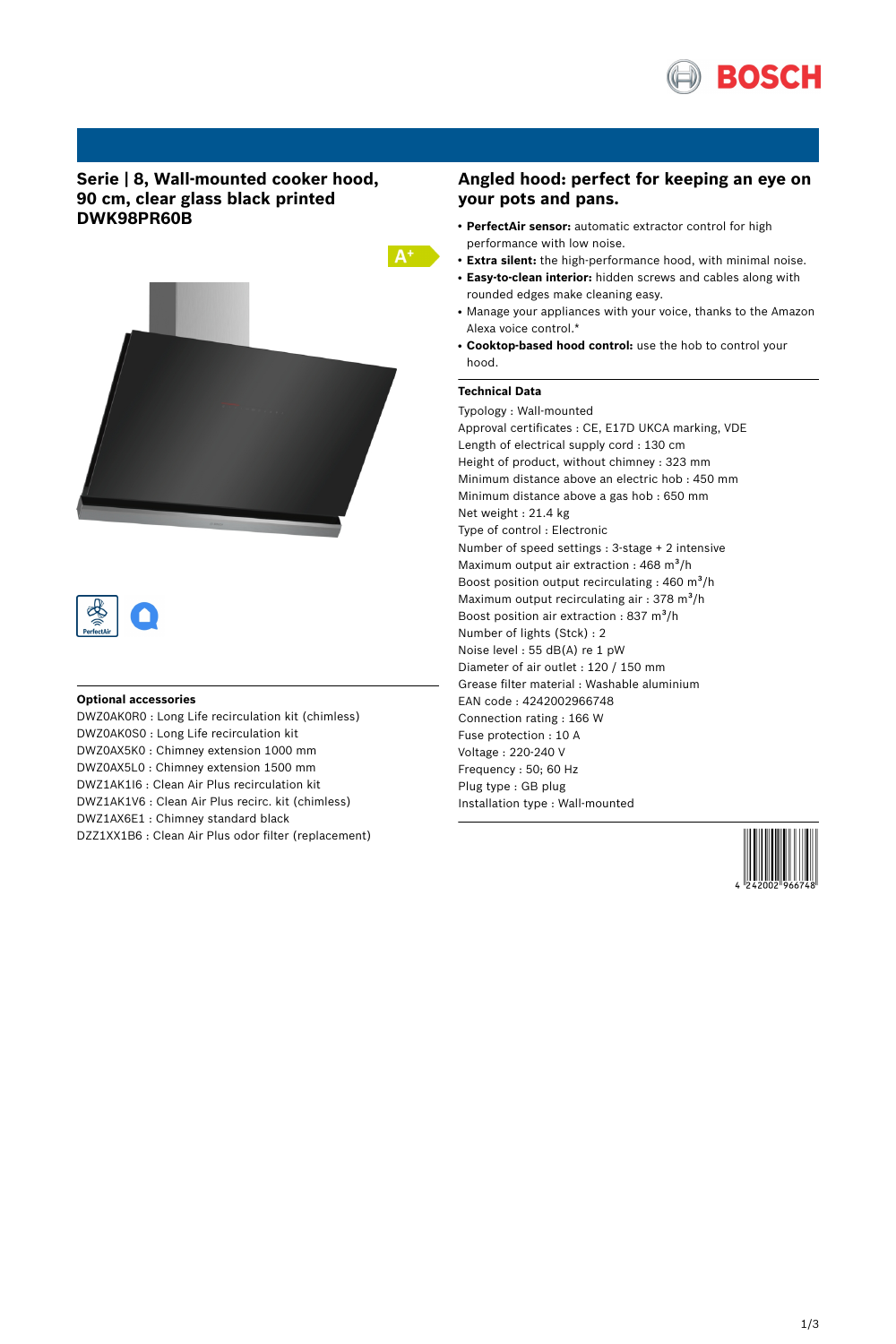

## **Serie | 8, Wall-mounted cooker hood, 90 cm, clear glass black printed DWK98PR60B**

# **Angled hood: perfect for keeping an eye on your pots and pans.**

- Dimensions recirculating (HxWxD): 1017-1287 <sup>x</sup> <sup>894</sup> <sup>x</sup> <sup>548</sup> mm

#### **Key performance features:**

- Energy Efficiency Class: A+ (at <sup>a</sup> range of energy efficiency classes from A+++ to D)
- Extraction rate according to EN <sup>61591</sup> <sup>ø</sup> <sup>15</sup> cm: max. Normal use467m<sup>3</sup>/h Intensive837 m<sup>3</sup>/h
- Noise max. Normal Level: Noise, max. speed in normal us: <sup>55</sup> dB dB\*

#### **Home Connect: Remote Monitoring and Control**

- The Home Connect functionality can be extended by integrating numerous applications from external cooperation partners (partnerships)
- Voice Control enabled via popular voice assistants (only in countries where this service is available)

#### **Features**

- Hob based hood control
- PerfectAir sensor
- Additional noise reduction insulation
- TouchControl with lightline
- <sup>3</sup> power levels and <sup>2</sup> intensive settings
- Automatic intensive revert (6mins)
- 2 x 3W LED light
- Colour Temperature: <sup>3500</sup> <sup>K</sup>
- Dimmer function
- Efficient BLDC-technology
- Automatic after running (Automatic after running (10 min))
- <sup>2</sup> removable metal grease filter cassettes
- Saturation indicator for metal and charcoal filter
- easy to clean Inner frame
- Rim ventilation
- Installation: wall

## **Design**

- Chimney extractor hood
- TouchControl
- Electronic control
- Efficient BLDC technology

#### **Performance/technical information**

- Installation system: Wall fixing inclined/flat/cube
- Suitable for ducted or recirculating operation
- For recirculated extraction recirculating kit or CleanAir recirculating kit (accessory) needed
- Extraction rate according to EN 61591 max. 837  $m^3/h$
- Noise level according to EN 60704-3 and EN 60704-2-13 exhaust air:
- Max. normal use:55dB(A) re 1 pW Intensive:67 dB(A) re 1 pW
- Power rating: <sup>166</sup> <sup>W</sup>
- Light Intensity: <sup>519</sup> lux
- Electrical cable length 1.3 <sup>m</sup>
- Blower Efficiency Class: A\*
- Lighting Efficiency Class: A\*
- Grease Filtering Efficiency Class: B\*
- Average Energy Consumption: 31.5 kWh/year\*
- Diameter pipe <sup>Ø</sup> <sup>150</sup> mm (Ø <sup>120</sup> mm enclosed)
- Dimensions exhaust air (HxWxD): 957-1227 <sup>x</sup> <sup>894</sup> <sup>x</sup> <sup>548</sup> mm
- Dimensions recirculating with CleanAir module (HxWxD): 1147 x 894 x 548mm - mounting with outer chimney 1217-1487 x 894 x 548 mm - mounting with telescopic chimney

### **Optional accessories**

- Recirculating kit DWZ0AX5L0
- *\* In accordance with the EU-Regulation No 65/2014*